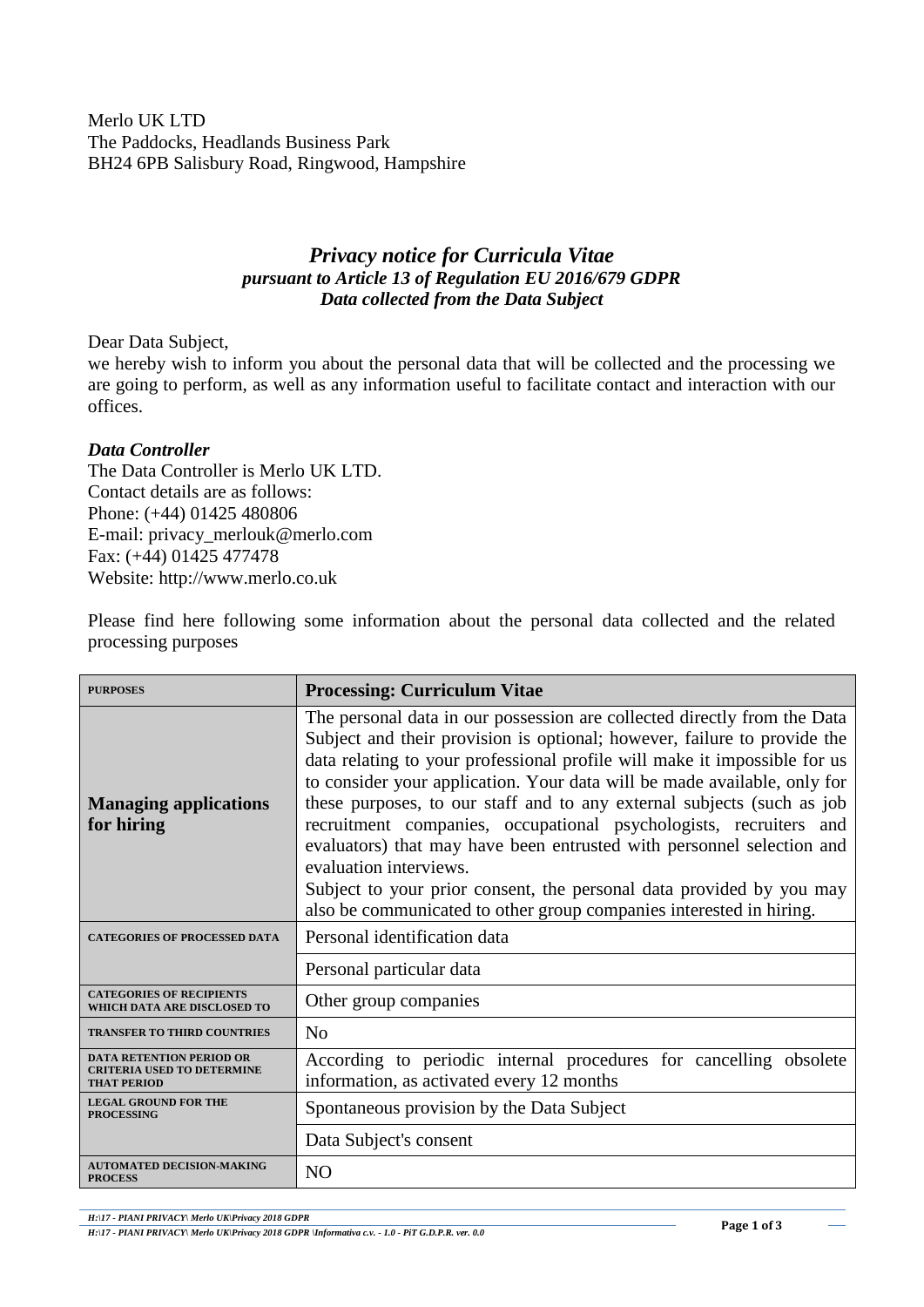| N <sub>O</sub><br><b>PROFILING</b><br>$\overline{\phantom{0}}$ |  |
|----------------------------------------------------------------|--|
|----------------------------------------------------------------|--|

Your personal data will be processed manually and electronically in compliance with the principles of necessity and relevance by adopting appropriate security measures for the fulfilment of the indicated purposes.

Your personal data will be processed by subjects expressly authorized and trained in matters of personal data protection; the IT technicians and staff overseeing the operation of our IT system will be able to access the data incidentally.

We also inform you briefly that you have the right to request information on your personal data that we are processing, ask for its rectification or erasure, as well as to oppose the processing, request the restriction of the processing and the portability of the data according to the provisions of Articles 15 to 22 of the Regulation EU 2016/679 GDPR (copy of the text of the mentioned articles can be requested at the addresses indicated above).

You are entitled, at any time, to lodge a complaint with a territorially competent supervisory authority.

If the processing is based in whole or in part on your consent, you have the right to freely withdraw it at any time through the contact details indicated above. The processing performed in compliance with the consent given and the related legal effects will remain valid even after the possible withdrawal of the consent.

For any clarification or communication regarding the processing of your data, please do not hesitate to contact us.

> The Data Controller Merlo UK LTD

Latest update: 02/04/2019 - Version 1.0